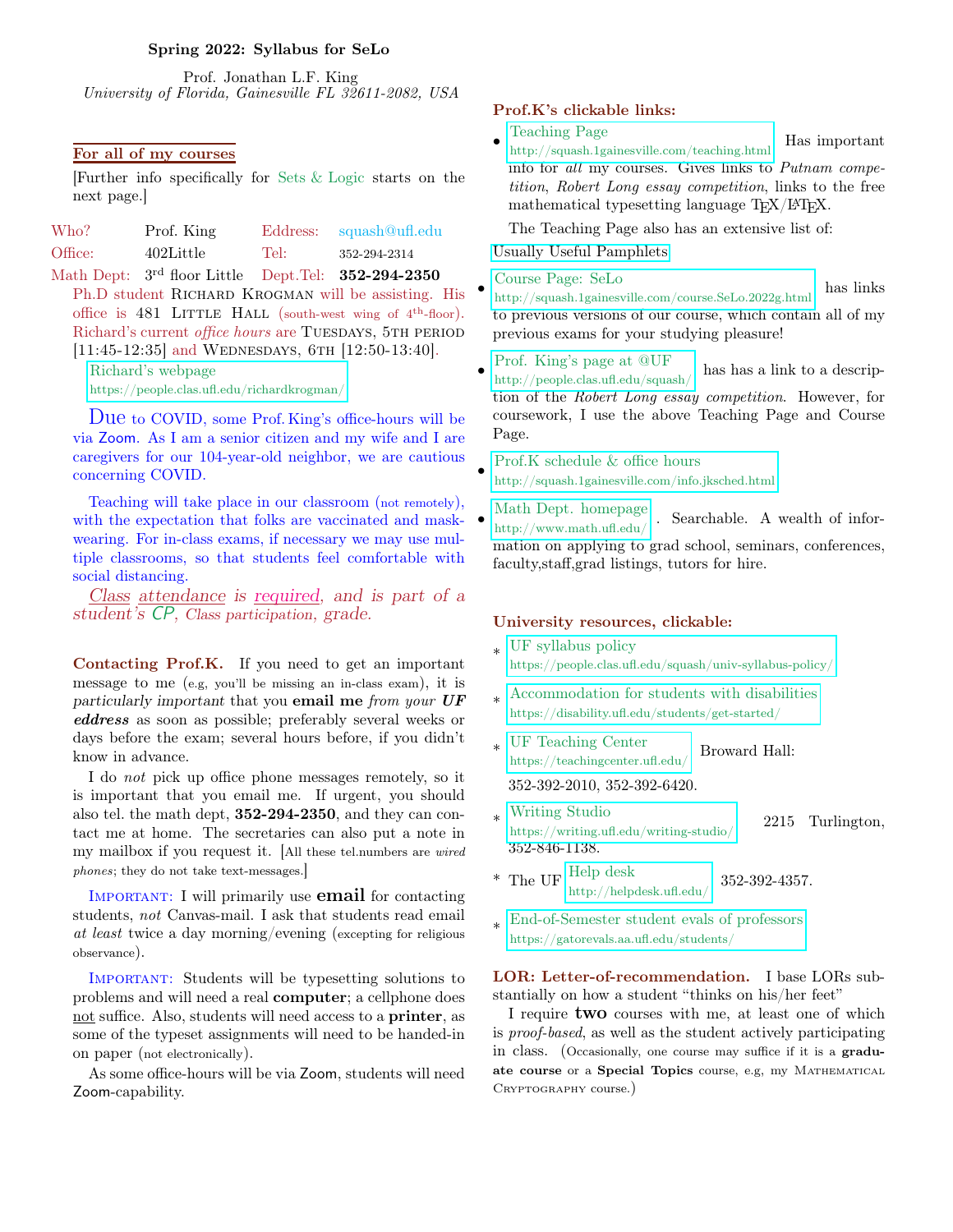Microquizzes. There will be some number of "pop" (unannounced) microquizzes  $(MQ)$ , each worth 30 points. These will never occur on religious holidays; please email of all such religious dates by the first Wedn. after Add/Drop.

Usually, a pop-quiz has a single, easy question. I use them partly for attendance, and checking that an idea from the previous class caught on.

IMPORTANT: I drop the lowest microquiz score. AND: There is No makeup for the first missed MQ, regardless of reason; that is what the dropped-score is for.

If a  $2<sup>nd</sup>$  MQ is missed, I may give a make-up, if there was an emergency or if I knew in advance (e.g, you are giving a talk at a conference, and you let me know well in advance).  $\Box$ 

Class Archive. We will all use our SeLo Archive, a LISTSERV, to communicate to the whole class.

Once Add/Drop has ended, I will email out how to postto/read-from our Archive, which plays the role of a SeLo Wikipedia that students build during the semester, acting as a reference for everyone in class.

Students will be posting problem-solutions to the Arhcive, as part of their CP (Class Participation) grade.

Canvas. Canvas will be used for recording grades, but not much else. We will primarily use email and our class Archive (a LISTSERV) to communicate with each other outside of class.

Abbreviations. MQ, Microquiz. OH, Office-Hour. CP, Class participation. IP, Individual Project. IOP, Individual Optional Project. RLEC, Robert Long Essay Competition.

RLEC. Each year, students who like to write short essays may enter the Robert Long Essay Competition. The [RLEC](https://people.clas.ufl.edu/squash/robert-long-prize/) has a monetary prize and, more importantly, looks good on a CV.

Office hours. In Spring 2022, graduate student Jake Park will also be holding Office Hours. Jake's and my [OH schedules](http://squash.1gainesville.com/info.jksched.html) may change slightly during the semester.

Other days/times may be available by appointment, via Zoom.

I will email the Zoom-OH-link to students..

## Specific SeLo information:

*SeLo is a introduction-to-proof, course. We will learn the Pigeon-hole Principle, Double-counting, the Inclusion-Exclusion technique, Mathematical induction, extremal arguments, and a touch of beginning Number Theory.*

*I run SeLo as a problem-solving course; students will have substantial reading assignments from the two texts below.*

*If time permits, we will "dip a toe" into elementary Graph Theory and consider some tiling problems.*

Texts: We will use two, free, online texts, Book of Proof, by Richard Hammack, and

Transition to Higher Mathematics: Structure and Proof, by Dumas and McCarthy.

Both PDFs are linked from

Course Page: SeLo

<http://squash.1gainesville.com/course.SeLo.2022g.html> and can be freely (and legally!) downloaded.

Course/Room. MHF3202 17HE (16078) Sets.&.Logic

The class meets in Little Hall room 233 [Center section of the East wing, 2nd-floor] on MWF at 3th period, 9:35-10:25.

CP grades. Each of Jan., Feb., Mar. (and a part-score for Apr.) has a CP, Class participation, 45pt grade based on speaking in class, attending OHs (probably via Zoom), and especially posting solns to non-trivial problems to our Archive. A typical grade is 20. For exceptionally active students, I may give a grade a bit higher than 45.

MQ grades. Each microquiz is 30pts Typically, MQs are not announced. A MQ usually has a single routine question. The lowest  $MQ$  score is dropped; there is no makeup for the first missed MQ.

The classday following an in-class exam often has an MQ with a slight variation of a question from the exam.

(continued...)